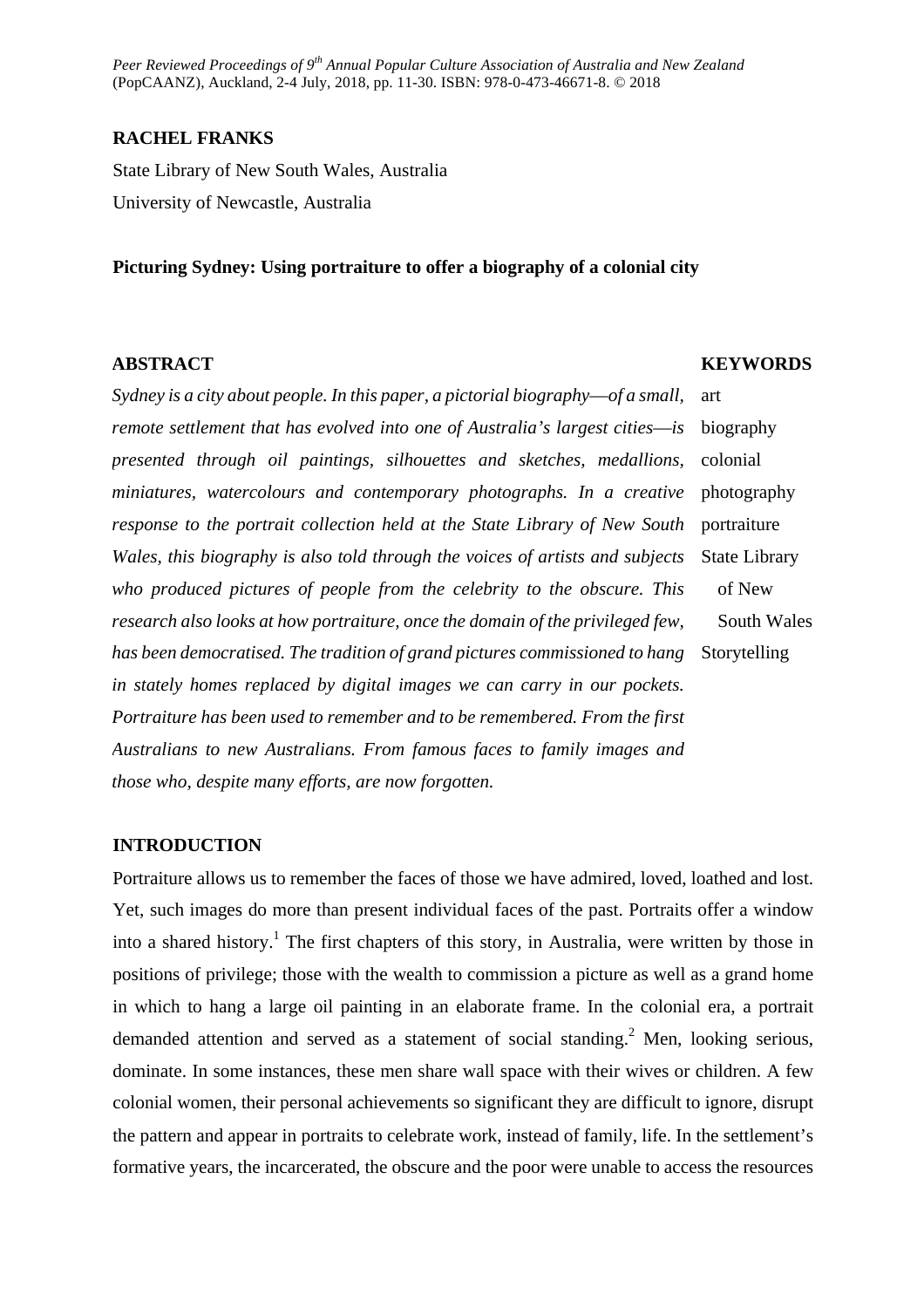that would have seen their own face recreated, framed and hung to return their gaze.<sup>3</sup> In sharp contrast to many settlers, the first Australians were subjected to portraiture in ways that denied agency over how they were represented. Aboriginal peoples were routinely documented, their likenesses reproduced as ethnographic studies or as curious souvenirs.

Of course, Sydney is a place of reinvention.<sup>4</sup> As the decades passed, chapters on portraiture benefitted from many different storytellers. Women began to emerge, though often still resisted, as more equal partners in the national project. Convicts became citizens. People actively sought social mobility, seeking to better themselves and their families. The unknown and under-resourced, over time, had more opportunities to contribute to a pictorial essay of Australian history, as cheaper forms of portraiture became available. Immigrants brought new ideas of style and value. And Aboriginal Australians began to be afforded rights long overdue, including rights to their own image.

Of the various portrait formats presented here, the most significant is photography. Photographs took portraiture off walls and placed it on dressing tables, mantle pieces and into our pockets. Photography allowed for mass production with images eagerly distributed by the press.<sup>5</sup> The increasing affordability of photography placed portraiture in the reach of many instead of a few. A photograph is, too, considered a more reliable likeness, though these images, like all portraits, can be fabricated or staged. Portraits are rarely concerned with truth, rather they offer us a vision of what the sitter wanted to be. Images can be treated much like a text: questioned, debated, endorsed or accused of lying. This paper explores the power of portraits to offer a biography of a city. Images of men, women and children—supported by introductory statements and contemporaneous voices—offer a suite of biographical sketches of Sydney.

#### **THE 1770s, 1780s and 1790s: THE FIRST COLONISERS**

The early portraits, which contribute to the story of modern Sydney, reflect the great men of history;<sup>6</sup> those who were leaders in the scientific, administrative and military communities.

Joseph Banks  $(1743-1820)^7$  led a successful scientific career, becoming one of the most impressive naturalists on record a subject of grand paintings and simple caricatures. His journal from *Endeavour*'s first Pacific voyage (1768-71) offers observations of land, people, plants and animals that help inform our understanding of Australia before European settlement.<sup>8</sup> The Sydney suburbs of Banksia, Banksmeadow and Bankstown are named in his honour. He noted in his journal, in 1770: "An opening appearing like a harbour was seen and we stood directly in for it. A small smoak [sic] arising from a very barren place directed our glasses that way and we soon saw about 10 people."<sup>9</sup>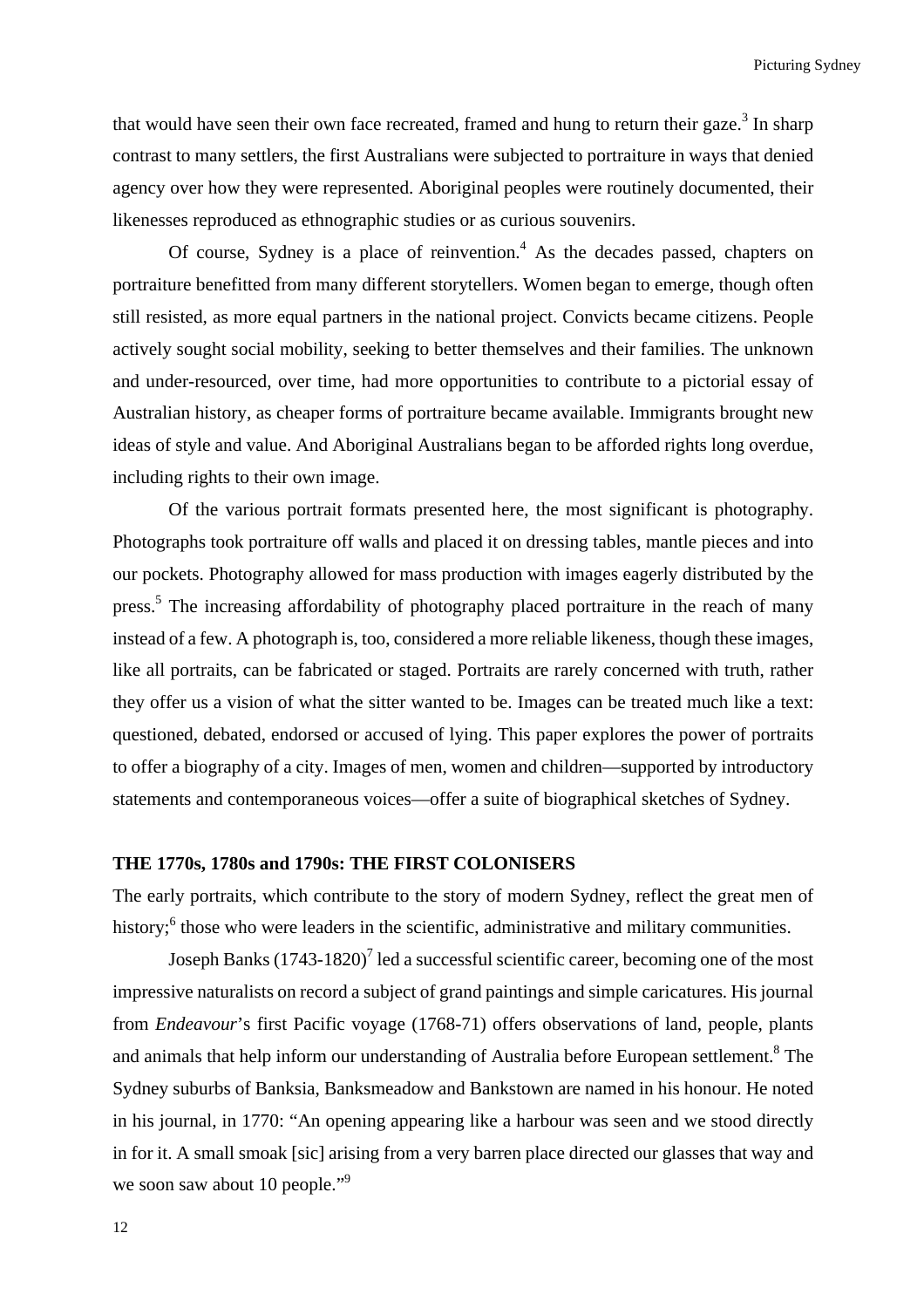

Figure 1: Matthew Darly, 12 July 1772, Etching 12.2 x 17.6 cm "The Fly Catching Macaroni" Sydney: State Library of NSW, PXA 1353

Arthur Phillip  $(1738-1814)^{10}$  was the first Governor of New South Wales (1788-92). Charged with the complex, and controversial, task of establishing a penal colony, he chose Port Jackson as a suitable site for the new settlement (over James Cook's and Joseph Banks' suggestion of Botany Bay).<sup>11</sup> A very careful documenter of his experiences, and the world around him, he wrote about the beauty of the body of water that would become known as Sydney Harbour: "... here a Thousand Sail of the Line may ride in the most perfect Security".<sup>12</sup>



Figure 2: Francis Wheatley, 1786, Oil Painting 30 x 25 cm "Captain Arthur Phillip, RN" Sydney: State Library of NSW, ML 124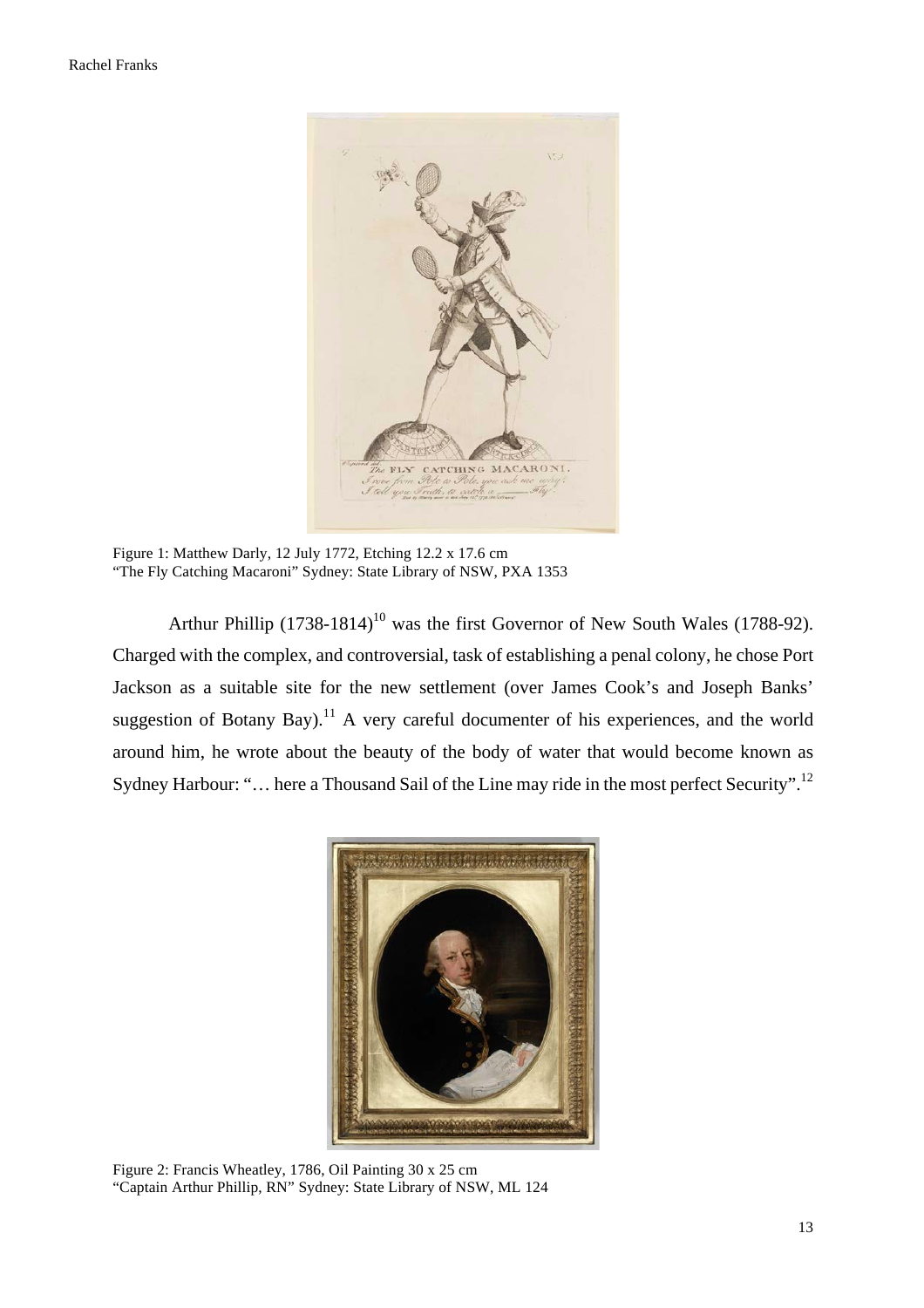William Cox Senior  $(1764-1837)^{13}$  was born in Dorset, England. A soldier and builder he arrived in Sydney in 1800. His first wife died in 1819 and he married Anna Blachford in 1821. Miniatures emerged from decorations for early manuscripts; though often expensive they remained popular until photography emerged.<sup>14</sup> The inclusion of hair offers a physical reminder to a pictorial keepsake. Cox wrote, after being charged with building a major road in 1814: "His Excellency [having explained his want for a road across the Blue Mountains …] requested me to give a written detail of everything that would be wanted to commence the undertaking."<sup>15</sup>



Figures 3 and 4: Artist Unknown, c.1797-98, Watercolour on Ivory 6 x 5 cm (hair, gold thread, seed pearls) "William Cox Senior" Sydney: State Library of NSW, MIN 382

## **THE 1800s, 1810s, 1820s, 1830s and 1840s: CONFLICT AND COMPROMISE**

Relations between the traditional owners of the land and the colonists were fraught. Competition over resources resulted in displacement of Indigenous communities by settlers and often led to violence.<sup>16</sup> This dark chapter in the story of Sydney does reveal that some efforts were made to understand peoples and cultures.

Bennelong  $(c.1764-1813)^{17}$  was a Wangal man, raised near the Parramatta River. He was approximately 24-years-old when the First Fleet arrived in January 1788. In 1789 Bennelong was one of two men captured to provide Governor Phillip with information on the Aboriginal peoples of New South Wales. Bennelong spent time in Sydney with the Governor and he travelled to England.<sup>18</sup> He famously took up residence on the harbour-front site now occupied by the Sydney Opera House. In a 1796 letter to Phillip, the first document in English produced by an Aboriginal Australian, he wrote: "All my friends alive and well. Not me go to England no more. I am at home now."<sup>19</sup>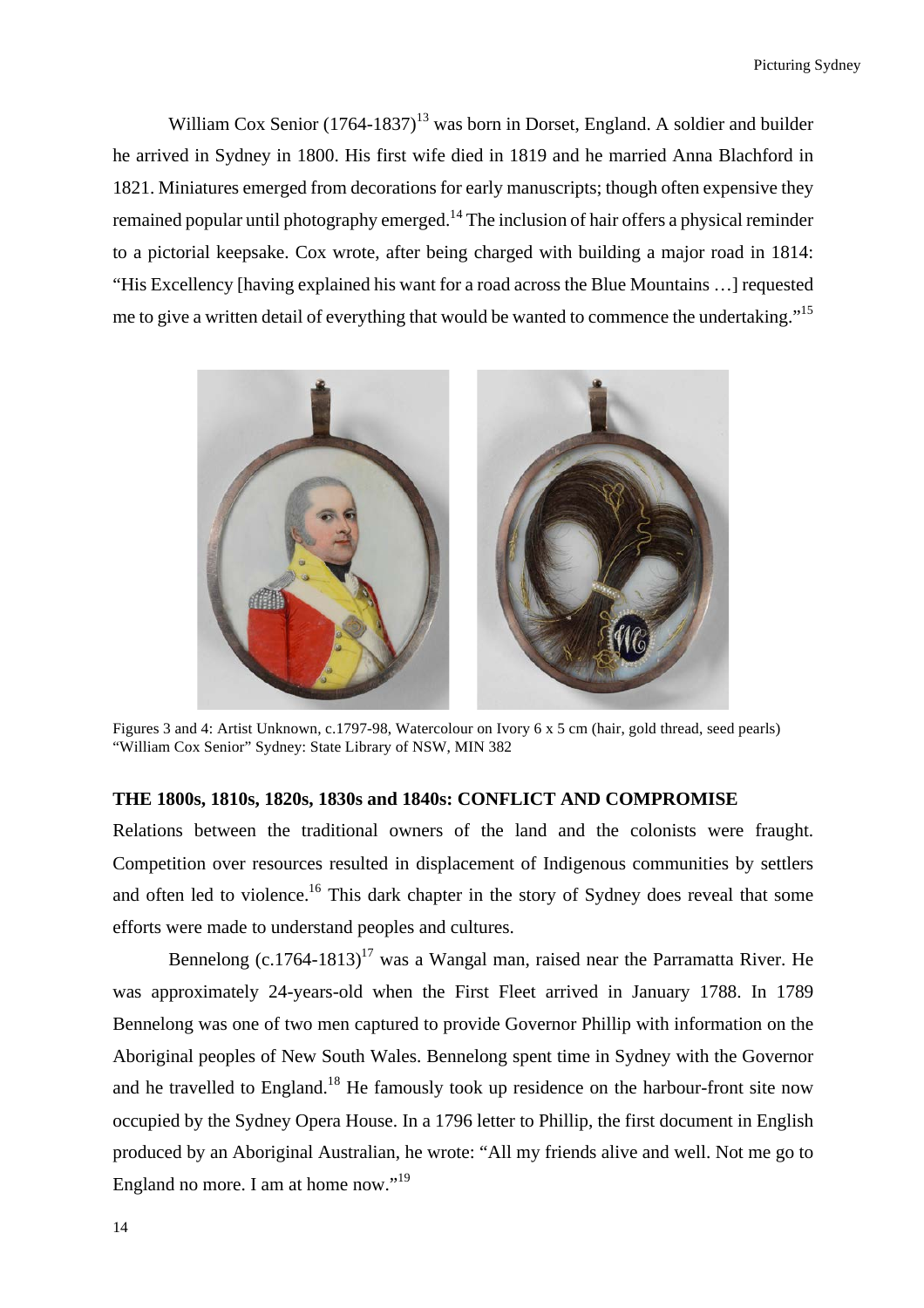

Figure 5: Artist Unknown, c.180?, Hand Coloured Engraving 21.2 x 16.5 cm "Bennilong [Bennelong]" Sydney: State Library of NSW, P2 / 511

Thomas Laycock (c.1786-1823)<sup>20</sup> arrived in Sydney in 1791 with his wife Hannah. He entered the New South Wales Corps and served in Sydney, Norfolk Island and Van Diemen's Land. After Hannah's death, he married Isabella  $(1787-1817)^{21}$ , a daughter of Eber and Margaret Bunker. In 1811, he served in the American War, returning to Sydney with Isabella in 1817 who died that year. He then married Margaret, daughter of John Connell. The gravestone of Isabella and her mother, in Sydney's old Devonshire Street Cemetery, was inscribed: "Weep not, our husbands and children dear, We are not dead, but sleeping here."<sup>22</sup>



Figures 6 and 7: Artist Unknown, c.1811, Watercolours on Ivory 6.2 x 5.3 cm "Thomas Laycock" and "Isabella Laycock" Sydney: State Library of NSW, MIN 322 and 321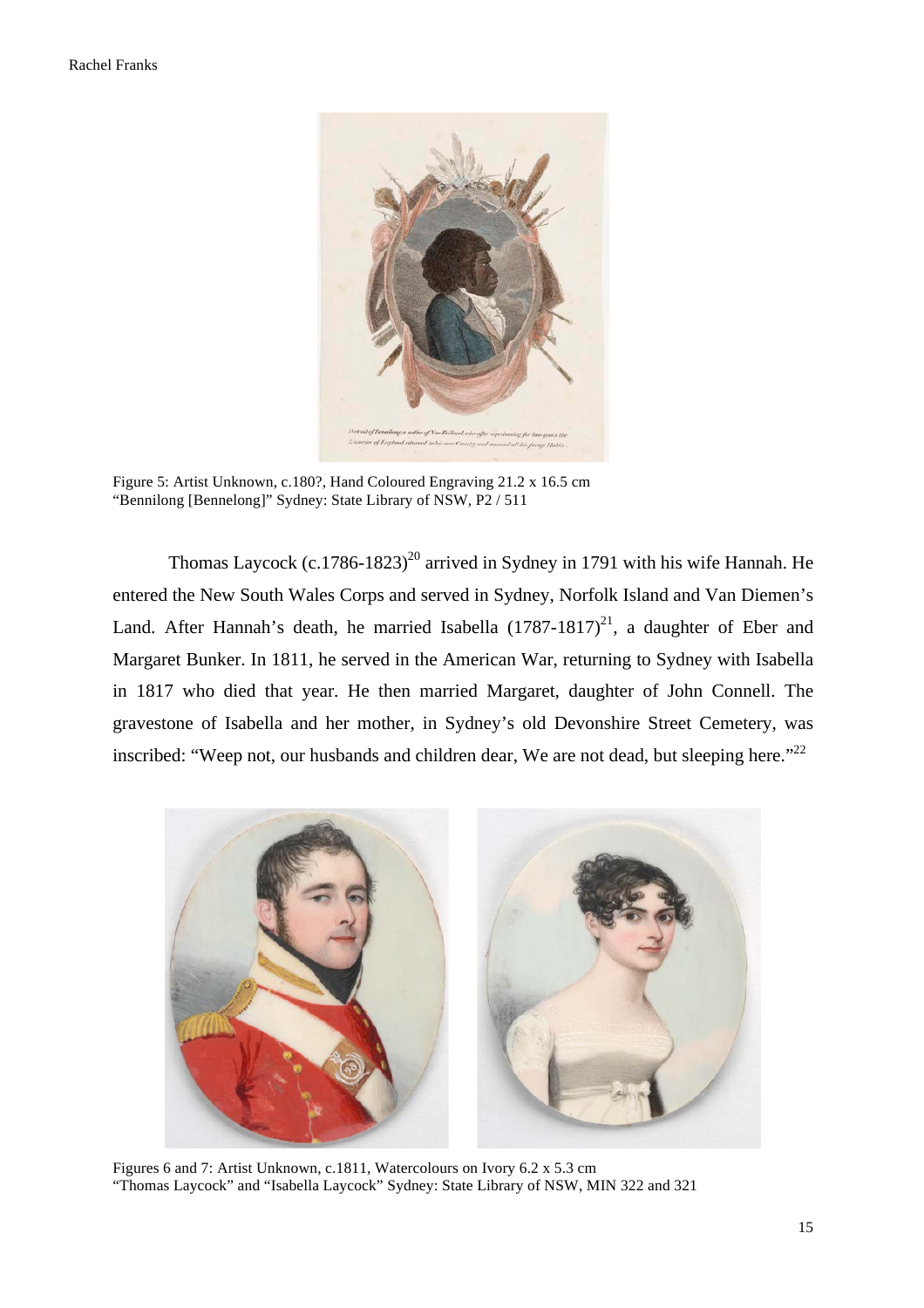Bungaree  $(1775-1830)^{23}$  was a well-respected leader, one who adopted a role of mediator between the newly-arrived colonists and the Aboriginal peoples. Sailing with the famed cartographer and explorer Matthew Flinders, in the early nineteenth century, he became the first Australian to circumnavigate the continent. A talented mimic, he greeted ships as they came through Sydney Heads: doffing his hat, bowing and welcoming people to 'his' Country.24 Bungaree was the colony's earliest celebrity and the first local icon of popular culture, there were many more portraits (plus illustrations) of him than there were portraits of Governor Lachlan Macquarie. A brave man, he "frequently put his own life at risk in order to re-establish peace."25



Figure 8: Augustus Earle, 1826, Hand Coloured Lithograph 40.5 x 23.4 cm "Bungaree: King of the Aborigines of New South Wales" Sydney: State Library of NSW, DL Pe 11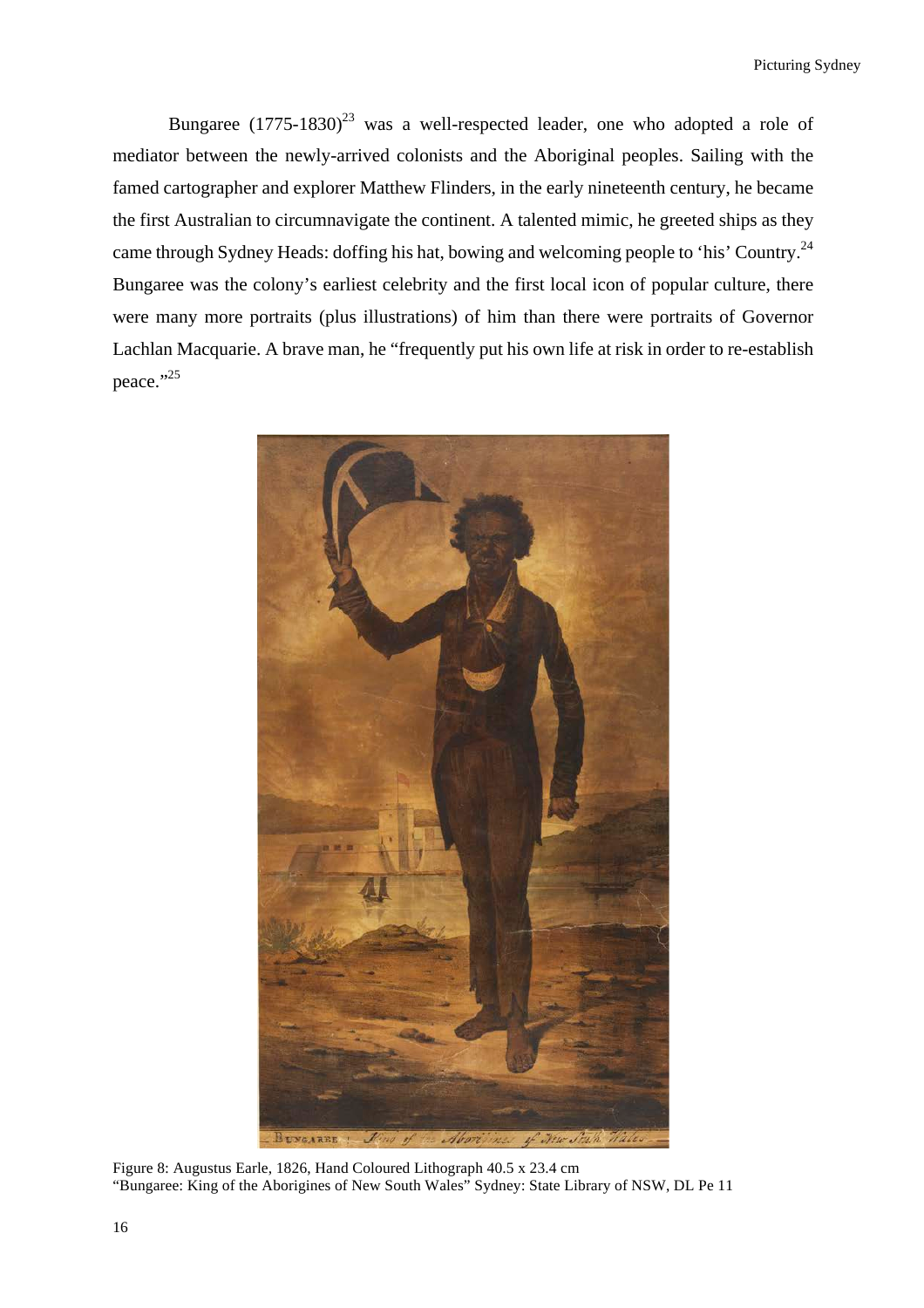William (Billy) Blue  $(c.1767-1834)^{26}$  was possibly born in Jamaica, New York City. He arrived, as a convict, in Sydney in 1801. He was appointed harbour watchman and constable by Governor Macquarie in 1811, allowing him to acquire a new home overlooking Sydney Harbour. Blue's location offered several "opportunities" for additional business and he was accused of regularly smuggling goods and harbouring escaped prisoners.<sup>27</sup> Blue died in his North Sydney home, the ferry terminus is still known as Blues Point. "[Of] William Blue of Northampton near Sydney."<sup>28</sup>



Figure 9: J.B. East, 1834, Oil Painting 63 x 50.2 cm "William Blue" Sydney: State Library of NSW, ML 560

Miss Mary  $(?)^{29}$  was from Botany Bay in Sydney. In sharp contrast to many settlers, the first Australians were subjected to portraiture without permission; they certainly had no control over images once they were created. Aboriginal peoples were routinely documented, their likenesses reproduced as ethnographic studies or as curious souvenirs. Cora Gooseberry  $(c.1777-1852)$ ,  $^{30}$  an Eora woman, was a daughter of Moorooboora, or Maroubra. In Sydney, she was also the well-known wife of Bungaree. Silhouettes, much more affordable than grand oils or miniature watercolours, were a cheap and popular form of portraiture. Phrenologists used silhouette profiles to study racial and personality types, in the belief the shape of a person's head revealed their characteristics.<sup>31</sup> "Because [Bungaree and Cora] were born before Europeans arrived, their knowledge of language and cultural practices was considered 'authentic', but the changes in their lives became parables about the inevitable demise of the Aboriginal culture in the face of European civilisation."<sup>32</sup>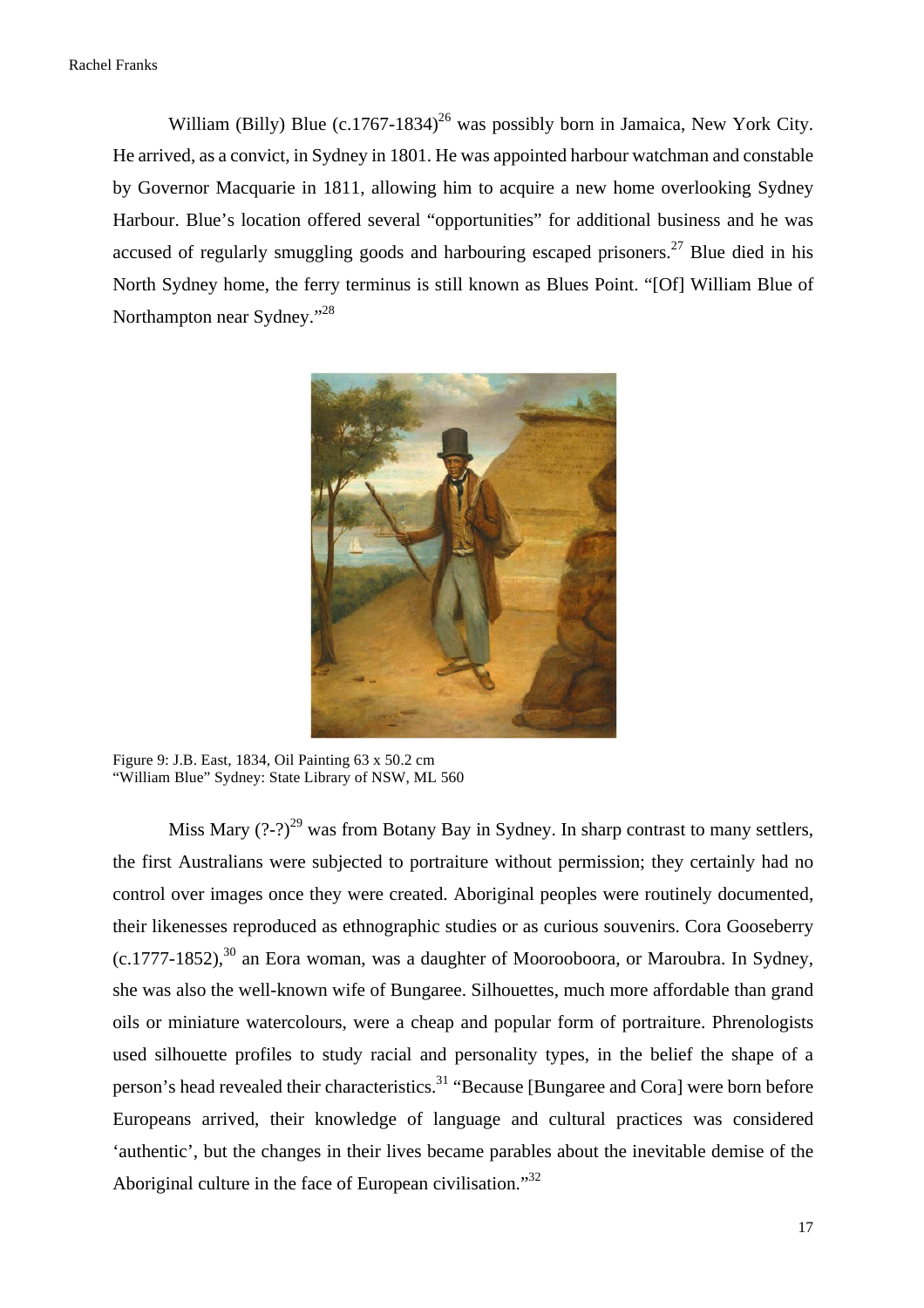

Figures 10 and 11: After W.H. Fernyhough, c.1836-40, Pen and Ink Drawings 21.5 x 17 cm "Miff [Miss] Mary!!!" and "Gooseberry, wife of Bungaree" Sydney: State Library of NSW, PXB 207

Conrad Martens  $(1801-78)^{33}$  was born in London, England. When his travels brought him to Sydney, he made the city his home. A talented artist he is best-known for his landscape paintings and his glorious views of Sydney Harbour.<sup>34</sup> Martens was appointed Assistant Parliamentary Librarian, for New South Wales, in 1862 and was the Acting Librarian from 1867 until 1878.<sup>35</sup> In a lecture on painting, he advised: "It is very good to have the sun in the picture, for besides its being of necessity either morning or afternoon, which are always the most picturesque times, it at once gives a focus of light."<sup>36</sup>



Figure 12: Maurice Felton, c.1840, Oil on Commercial Artists Board 30 x 33 cm "Conrad Martens" Sydney: State Library of NSW, ML 28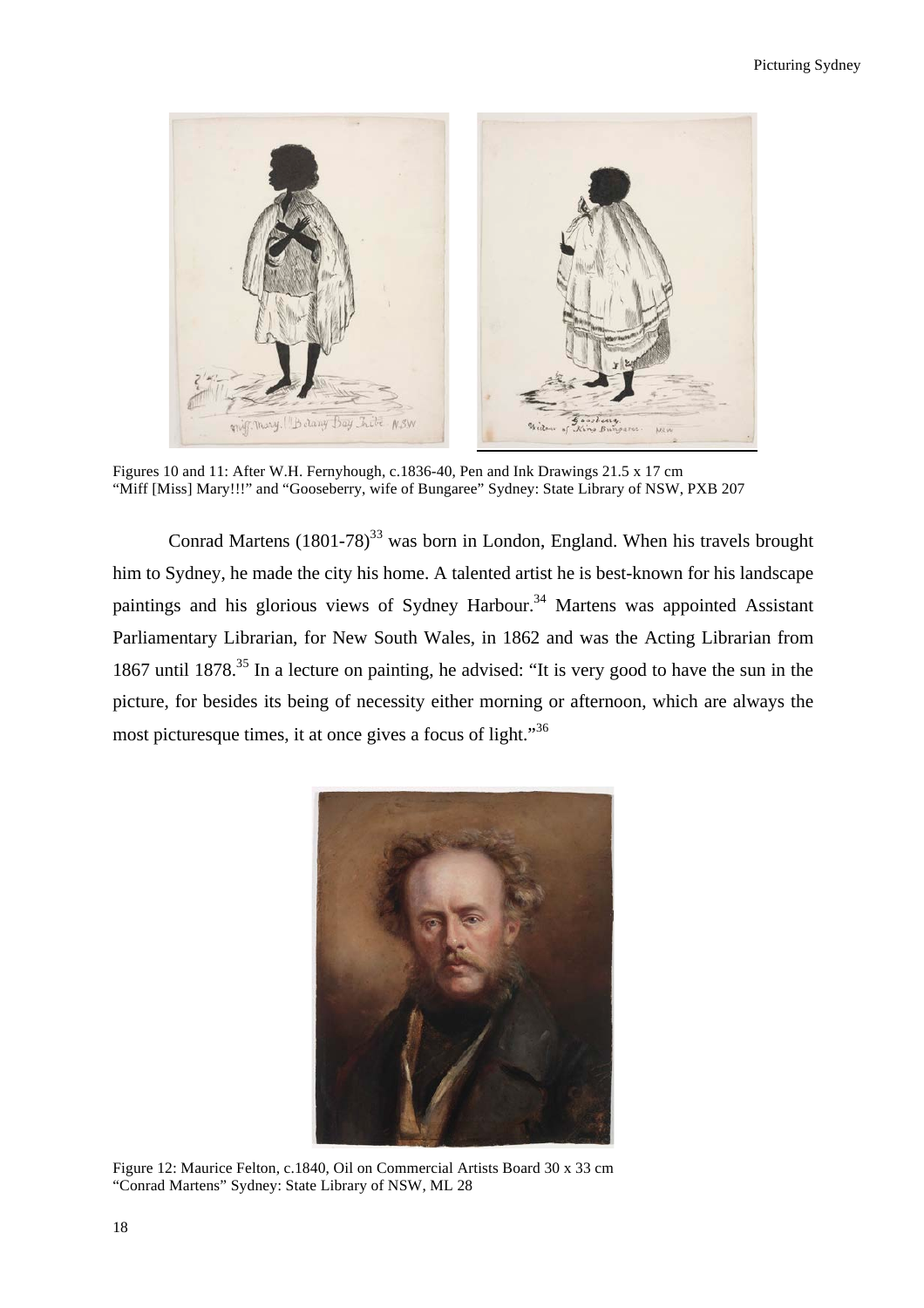Caroline Louisa Waring Atkinson  $(1834-72)^{37}$  worked as a writer, botanist and illustrator. An extraordinary example of the early efforts of women in journalism and natural science in Australia,<sup>38</sup> she was regularly published in Sydney papers including the *Illustrated Sydney News*, *The Sydney Mail* and *The Sydney Morning Herald*. Her obituary recorded that: "This excellent lady, who has been cut down like a flower in the midst of her days, was highly distinguished for her literary and artistic attainments, as well as for the Christian principles and expansive charity which marked her career."<sup>39</sup>



Figure 13: C.E. Atkinson (Attributed), c.1842-46, Watercolour and Pencil Drawing 22.5 x 18.2 cm "Caroline Louisa Waring Atkinson" Sydney: State Library of NSW, P2 / 371

Warrah Warrah (often referred to as Ricketty Dick)  $(1795-1863)^{40}$  was a well-known Sydney character. A cousin of Cora Gooseberry, he suffered from a disease of the lower limbs which eventually crippled him. He was a favourite of William Charles Wentworth (despite Wentworth's appalling record in fighting *against* Indigenous rights<sup>41</sup>) who is said to have paid a man to look after him in his old age.<sup>42</sup> Warrah Warrah collected a toll (sixpence, one shilling or tobacco) on Sydney's South Head Road.<sup>43</sup> This toll was regularly paid in an early, if grossly insufficient, acknowledgement of the lands that were taken by the colonists.

[I]nhaling the fresh sea breeze, which wafts its welcome influence around, we climb the opposing hill, and, passing old 'Ricketty Dick', as he squatted on the ground he extends his tawny hands to receive the small coin we bestow on him, as a tribute to one of the last specimens of the tribe that once held undisputed sway as monarchs of all they surveyed, but are now rapidly disappearing before the white-faced intruders on the soil. $44$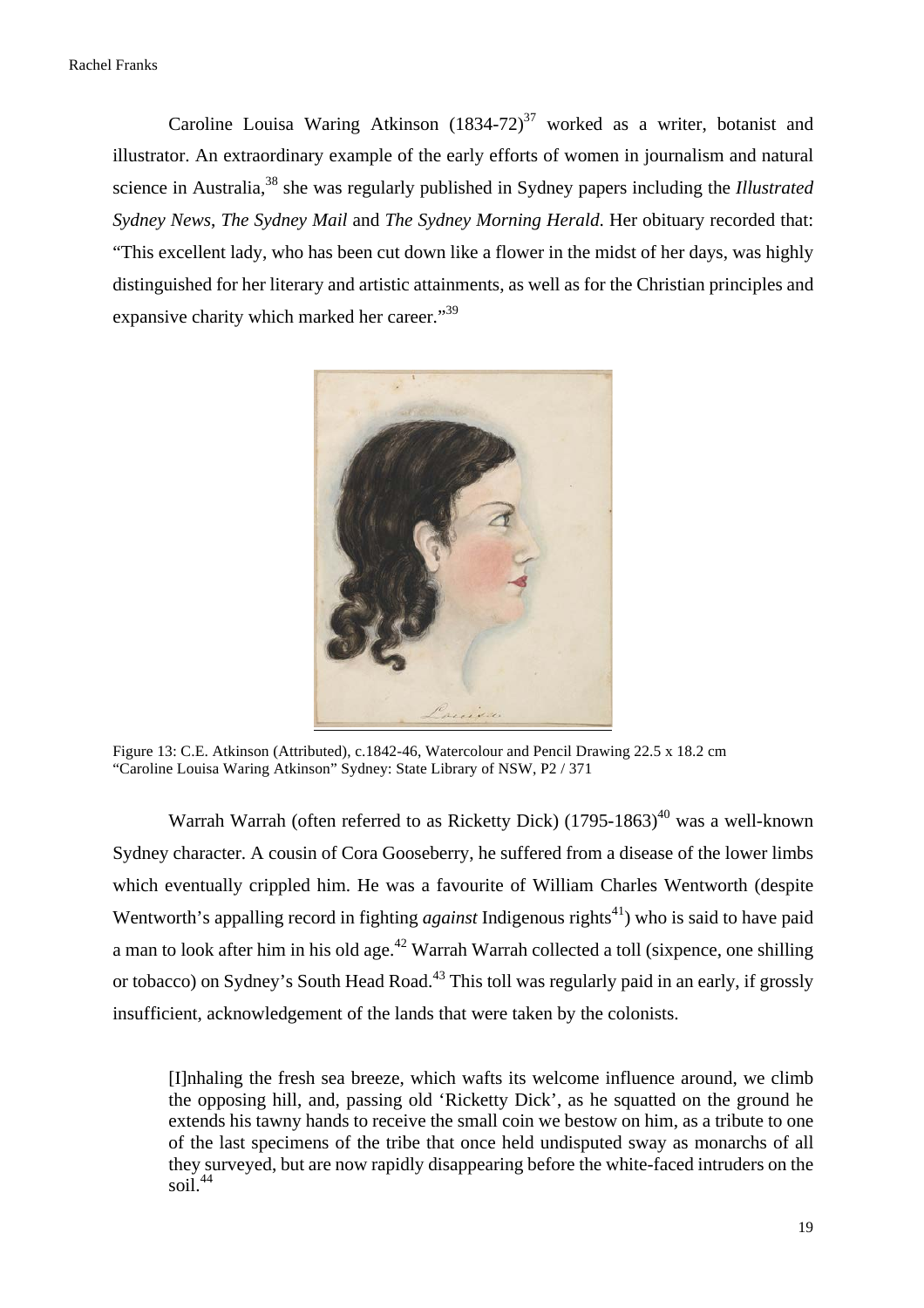

Figure 14: Charles Meryon (Possibly), c.1843-46, Charcoal and Pastel 61 x 49 cm "Ricketty Dick" Sydney: State Library of NSW, ML 488

### **THE 1850s: EFFORTS TO BRING ABOUT SOCIAL CHANGE**

Throughout the nineteenth century, several high-profile Sydney-siders worked to bring about change: to re-direct the city's narrative and craft a more inclusive story.

Caroline Chisholm  $(1808-77)^{45}$  was born near Northampton, England. She married Captain Archibald Chisholm of the East India Co on the condition she could continue her philanthropic work. The Chisholms arrived in Australia in 1838, settling at Windsor.<sup>46</sup> On trips to Sydney the difficult conditions that faced immigrants arriving in the colony were obvious. An extraordinarily strong, and very feisty, woman the indefatigable Mrs Chisholm established the "Female Immigrants' Home" and Sydney's first free employment agency: the home helped many thousands of people while thousands more were found accommodation and employment.<sup>47</sup> She wrote that: "[T]he height of my ambition is to lead a *useful life*".<sup>48</sup>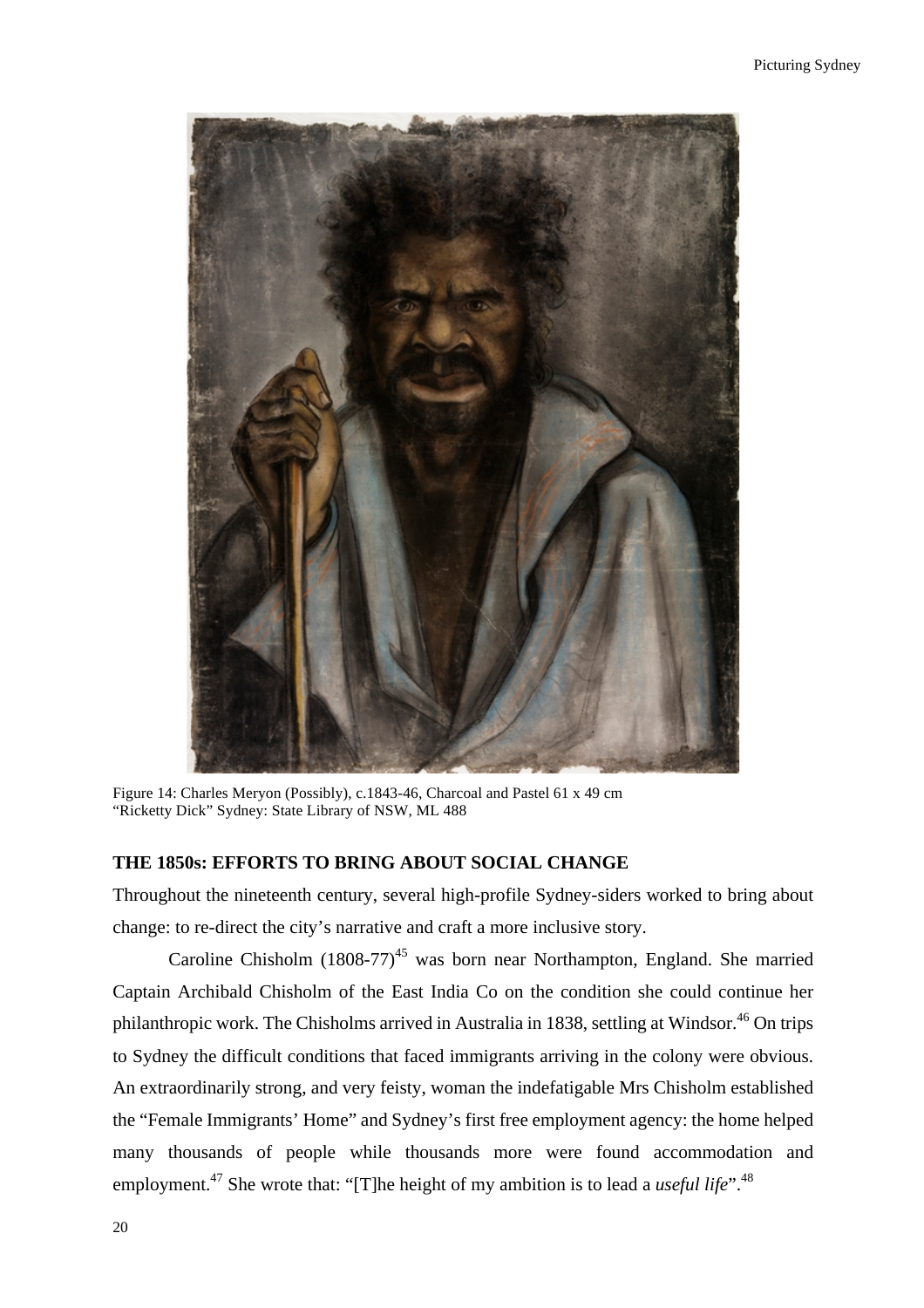

Figure 15: Angelo Collen Hayter, 1852, Oil on Canvas 99.9 x 124.5 cm "Caroline Chisholm" Sydney: State Library of NSW, DG 459

William Charles Wentworth  $(1790-1872)$ ,<sup>49</sup> son of a convict and a doctor, became a central figure in colonial Sydney as an explorer, author, barrister, landowner and statesman. An imposing and sometimes difficult man, he lobbied passionately for many freedoms we take for granted today.<sup>50</sup> Having died in England, his remains were sent home to Australia for burial. His eulogist declared on 6 May 1873: "What he claimed for himself he claimed also for others," in fighting for "a free press, trial by jury, and for a share in the making of the laws by which he was to be governed, he fought the battle of the humblest as well as of the highest."<sup>51</sup>



Figure 16: Thomas Woolner, c.1854, Bronze Medallion in Timber Frame 7.6 cm diameter "W.C. Wentworth" Sydney: State Library of NSW, DL pa 103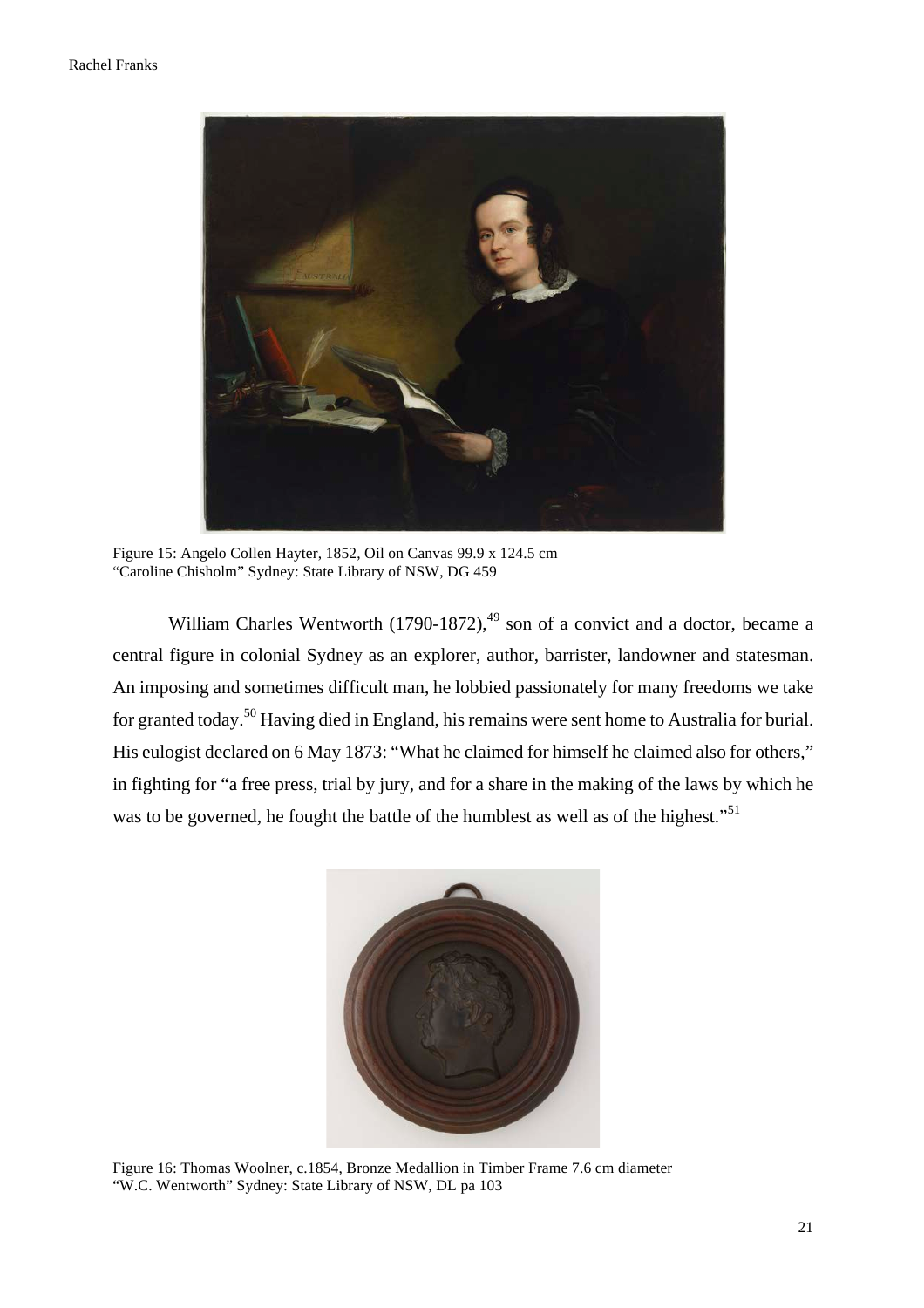Colonial Australia was, for many, a place of reinvention. Convicts became citizens. Tradesmen became wealthy business owners. In the rush towards respectability, portraiture was an obvious symbol of success. When Edward Samuell—a successful Sydney publican<sup>52</sup> commissioned a portrait of his daughters Emma (1850-), Harriet (1853-) and Fanny (1847-)<sup>53</sup> he, perhaps, betrayed his working-class beginnings. A more class-conscious person may have chosen one of the better-known names of colonial art, instead of Fortescue Hitchens,<sup>54</sup> to paint this work. This ambition was reflected by the youngest daughter Fanny when she wrote to her mother, shortly before her return home in 1855: "I hope you will find me improved."<sup>55</sup>



Figure 17: Fortescue Hitchens, c.1857, Oil Painting 81 x 91.5 cm "Emma, Harriet and Fanny Samuell" Sydney: State Library of NSW, ML 1199

## **THE 1860s and 1870s: THE RISE OF PHOTOGRAPHY**

The earliest photographs, taken in Australia, date back to the  $1840s$ <sup>56</sup>. The increasingly affordable, and by extension increasingly popular, medium changed portraiture in Sydney and across the country. So, as individuals worked to effect a change in the Sydney story, technology also played a vital role in extending Sydney's stage to include many more characters. People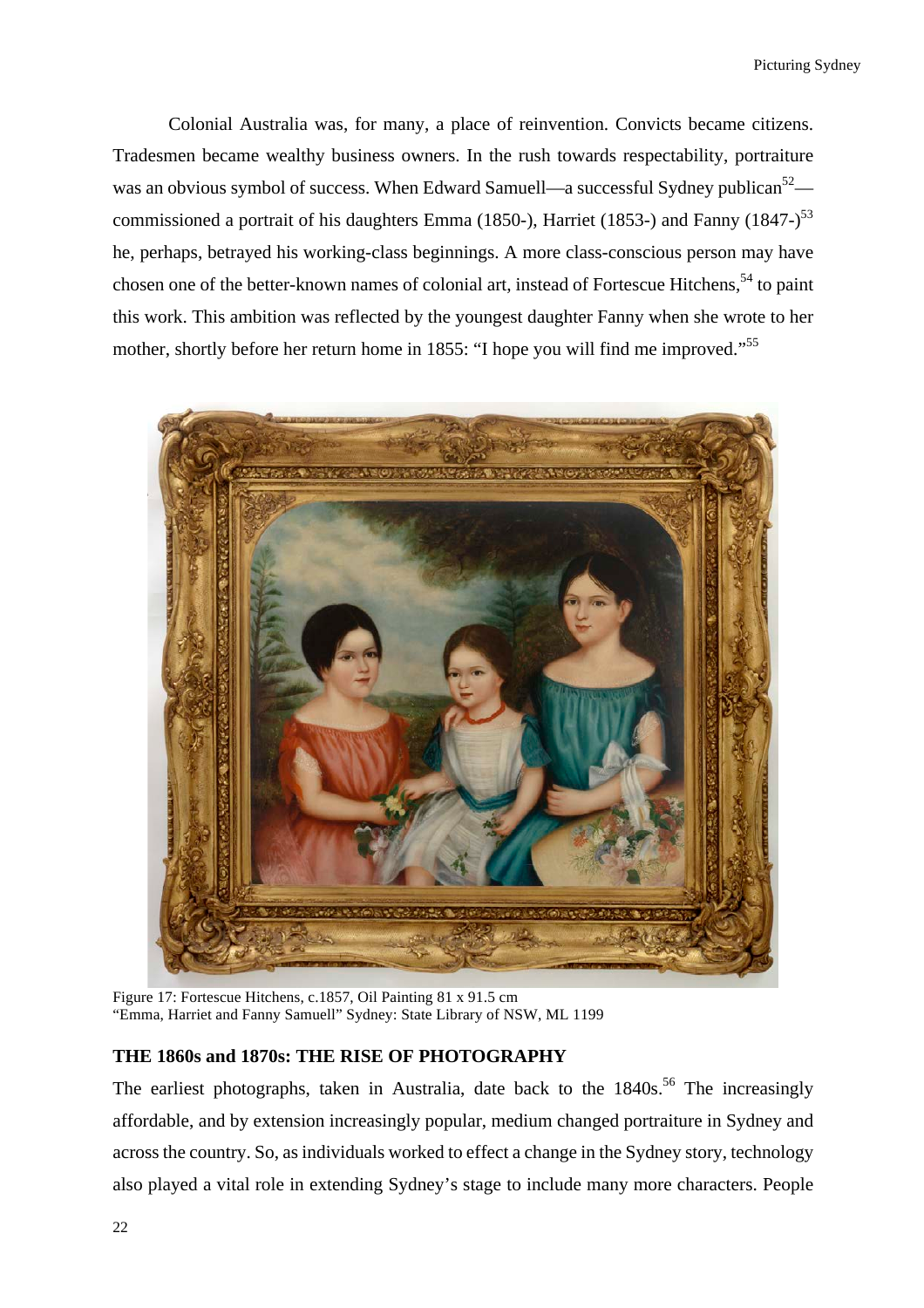who would never have been able to have their story told through a traditional portrait now had an opportunity for their image to be recorded and so contribute to the visual history of a city.

Edward Charles Close  $(1790-1866)^{57}$  was born in Rangamati, Bengal. After being educated in England he joined the army. He arrived in New South Wales in 1817, spending several years in Sydney before moving to Newcastle. He had a contentious career as a magistrate before entering politics and is associated with establishing the Church of England in the Hunter Region.<sup>58</sup> As an amateur artist, he produced a now significant set of illustrations known as the New South Wales Sketchbook.<sup>59</sup> "The *Matilda*, on which I embarked, arrived at Sydney Cove August 3rd, and anchored at 1 p.m."<sup>60</sup>



Figures 18 and 19: Freeman and Co. Ltd, c.186?, Albumen Photographic Prints "E.C. Close and Mrs E.C. Close" Sydney: State Library of NSW, PXA 1755

Emily Macpherson  $(1863-1936)^{61}$  married Frederic Moore in 1887 and Isabel Macpherson  $(1867-1942)^{62}$  was the NSW Associate Golf Champion in 1910. The painter, of these portraits of sisters Emily and Isabel Macpherson, is unknown. It is believed the Macpherson family took advantage of a growing Chinese population in New South Wales and some of the many new services Chinese businesses offered. The Chinese and Oriental Photographic & Oil Portrait Co, in Sydney's George Street, was just one company that forwarded small photographs to China by post, where full-scale portraits were painted by local artists and then sent to Australia. This allowed families to retain the prestige of an oil painting for a fraction of the cost of a locally produced portrait.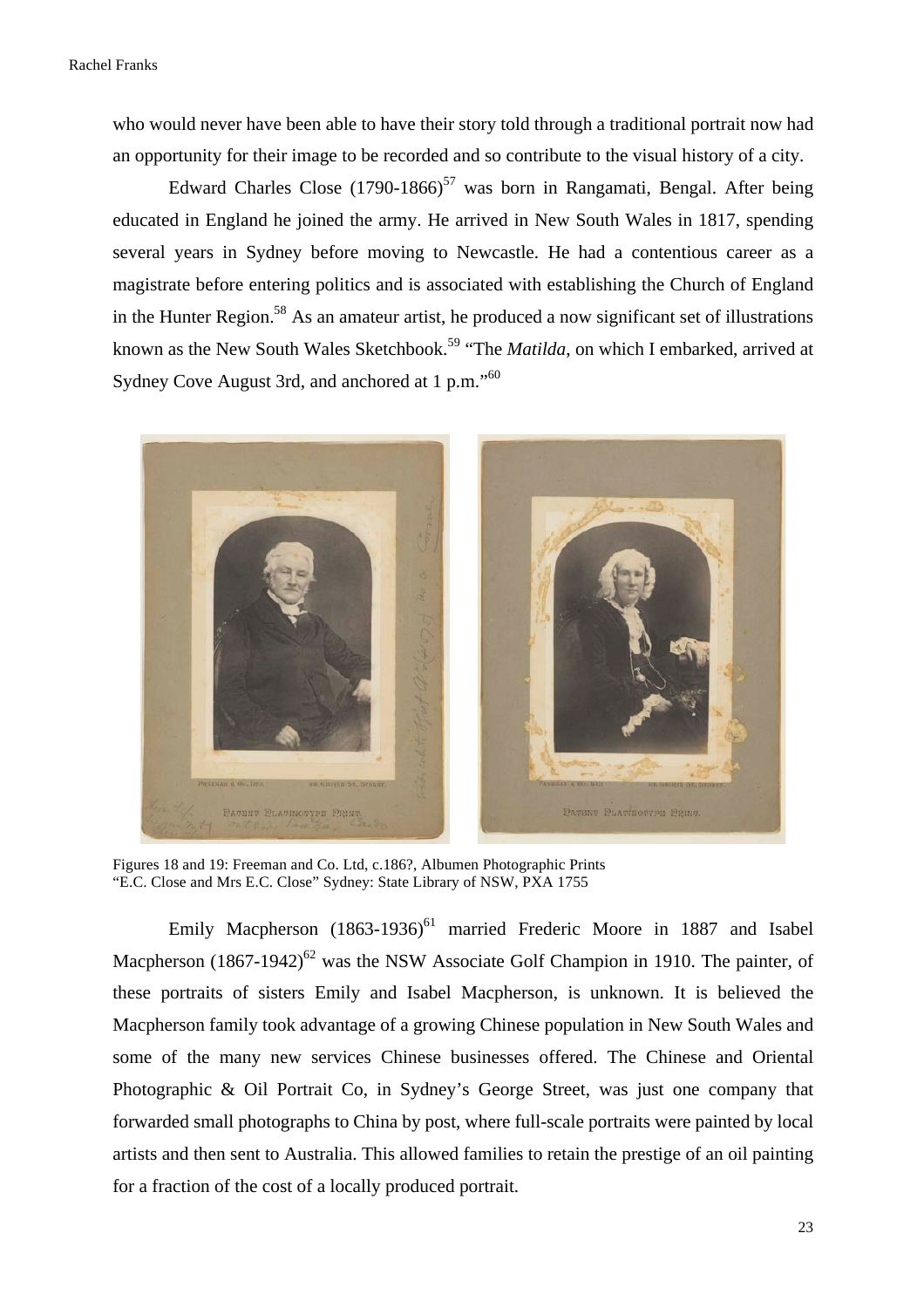

Figures 20 and 21: Artist Unknown, c.187?, Oil Paintings 75.5 x 58.5 cm "Emily Macpherson" and "Isabel Macpherson" Sydney: State Library of NSW, ML 1441 and ML 1442

Photography changed portraiture. Large studios, such as Freeman & Co (Sydney, established 1850s) and the American & Australasian Photographic Company (Melbourne and Sydney, established 1860s), took tens of thousands of images.<sup>63</sup> By the 1870s the preference for photographic portraits, over painted portraits, was increasing as photography was more affordable and so much more accessible. Yet, the style of composition remained relatively unchanged. These photographs closely resemble the poses of oil paintings completed around the same time: a young woman, Mrs Harrison, <sup>64</sup> stands erect, behind a chair and a small child, Baby Carroll,<sup>65</sup> sits waiting for the photographer to finish their task (you can see someone, behind the curtain, holding the child still).



Figure 22: Freeman & Co, c.1877, From a Wet Plate Negative "Mrs Harrison" Sydney: State Library of NSW, ON 268, Box 2

Figure 23: American & Australasian Photographic Company, c.1870-75, From a Glass Photonegative "Baby Carroll" Sydney: State Library of NSW, ON 4, Box 14 No. C-310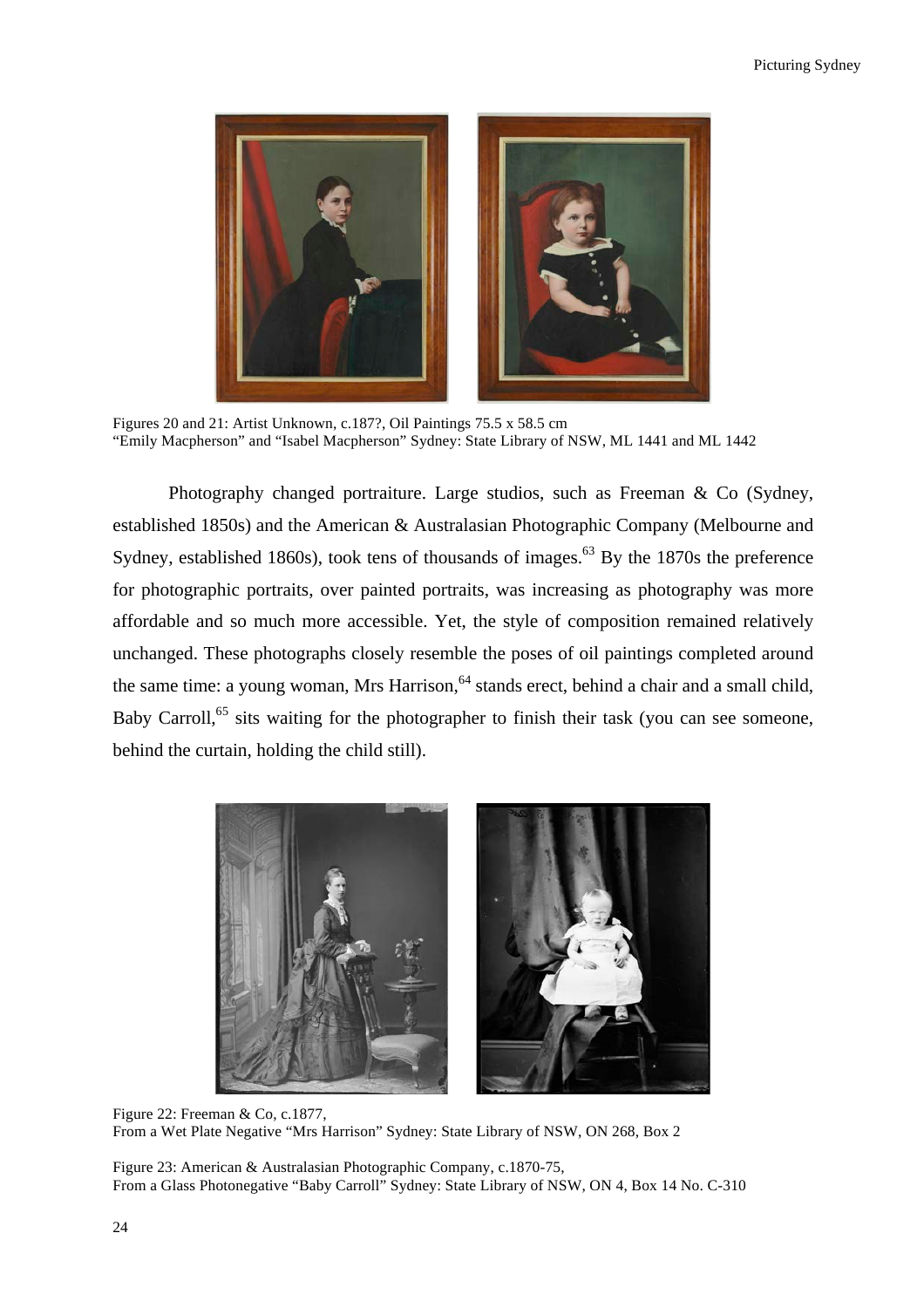#### **THE 1880s and 1890s: ON THE EVE OF FEDERATION**

As the colonial era drew to a close, the city of Sydney and the colonies across the continent, began to consider more critically who they were and who they wanted to be. Sydney was, slowly, becoming more inclusive.

Mei Quong Tart  $(1850-1903)^{66}$  was born at Hsinning, China. On the goldfields and in Sydney, he overcame the anti-Chinese sentiments held by many.<sup>67</sup> As well as being a prosperous merchant, he was an incredibly successful restaurant operator and a popular public speaker. An active philanthropist he also campaigned against opium importation.<sup>68</sup> His wife, Margaret Scarlett, described her husband as a man who: "[N]ot only established himself as a tea and silk merchant, but also opened various restaurants in the arcades between George, King and Pitt Streets, on a scale of splendour never before seen in in Australia."69



Figure 24: Artist Unknown, c.1880, Oil on Canvas 61 x 45.5 cm "Quong Tart" Sydney: State Library of NSW, ML 1346

Mary Gilmore  $(1865-1962)^{70}$  was born in Crookwell, New South Wales. She moved to Sydney where she worked as a journalist and poet. A prominent socialist she campaigned for many causes including better working conditions for women, the welfare of children and the rights of Aboriginal Australians.<sup>71</sup> Her work as an advocate extended well beyond the colonial period and into the era of Federation. Her emphasis on the role of women never waned, she noted that the Australian Parliament: "[N]eeds more women, the type of women who will neither wrangle nor cajole, but work as a unity with a single purpose towards a single end. […] Women should fight for better housing and anything that concerns domestic usage."<sup>72</sup>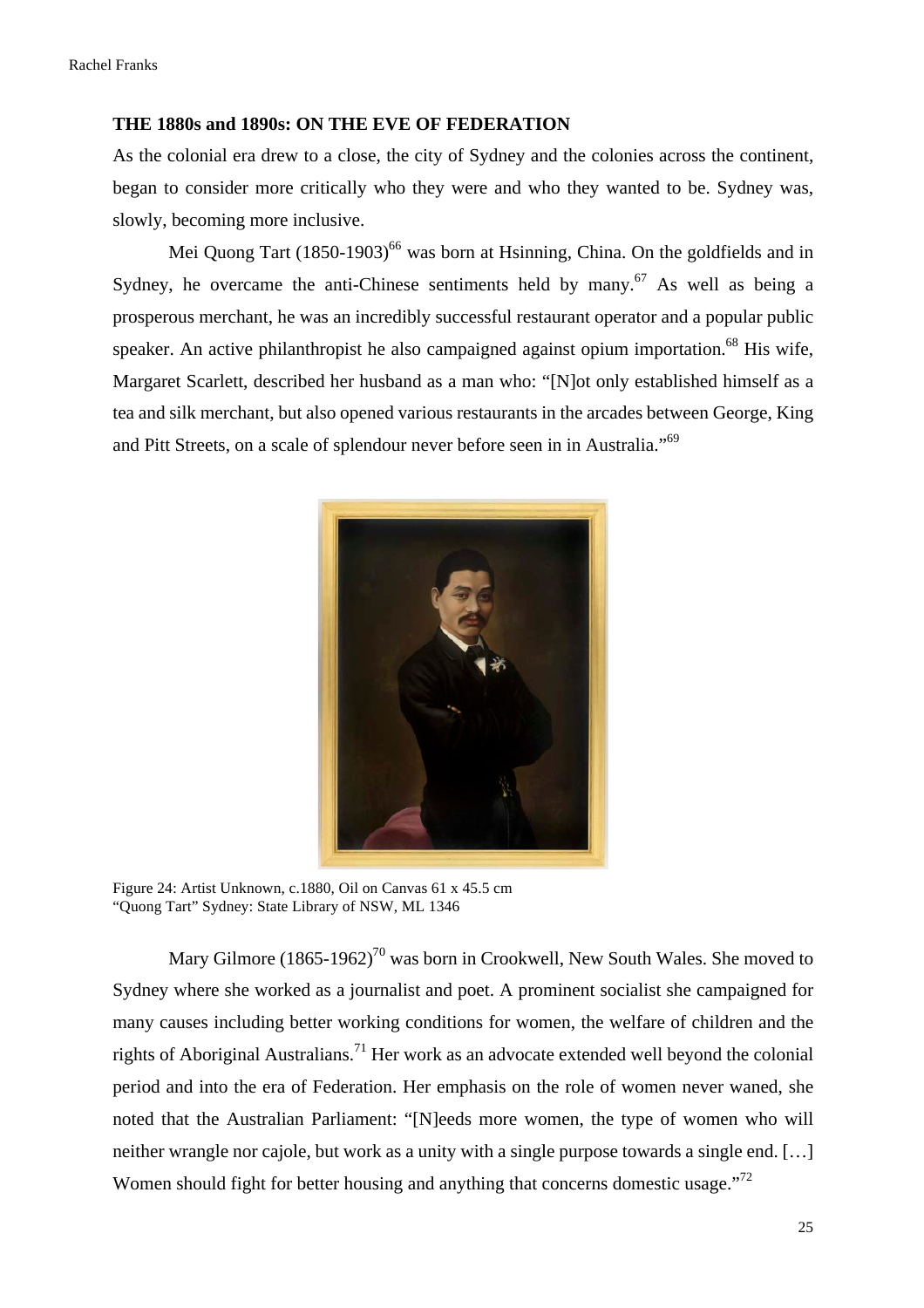

Figure 25: Ethel Anna Stephens, 1891, Oil on Canvas Laid Down on Board 60.5 x 50.3 cm "Mary Gilmore" Sydney: State Library of NSW, ML 952

# **POSTSCRIPT**

Despite many of our efforts to remember others, or to be remembered ourselves, there are thousands of the stories within the grand narrative of portraiture that have been lost.



Figure 26: Crown Studios, c.1894, Black and White Toned Photograph 13.4 x 9.8 cm "Rococo Portrait" Sydney: State Library of NSW, PXB 265 / f.2

It is not unusual for the artist who produced a picture—the painter or photographer—to be listed as "unknown". Sometimes, the subject of the portrait also becomes, over time, "unknown". This little Japanese boy,<sup>73</sup> who was carefully dressed, staged and photographed at Sydney's Crown Studios, is just one of many portrait sitters who is now listed as unknown or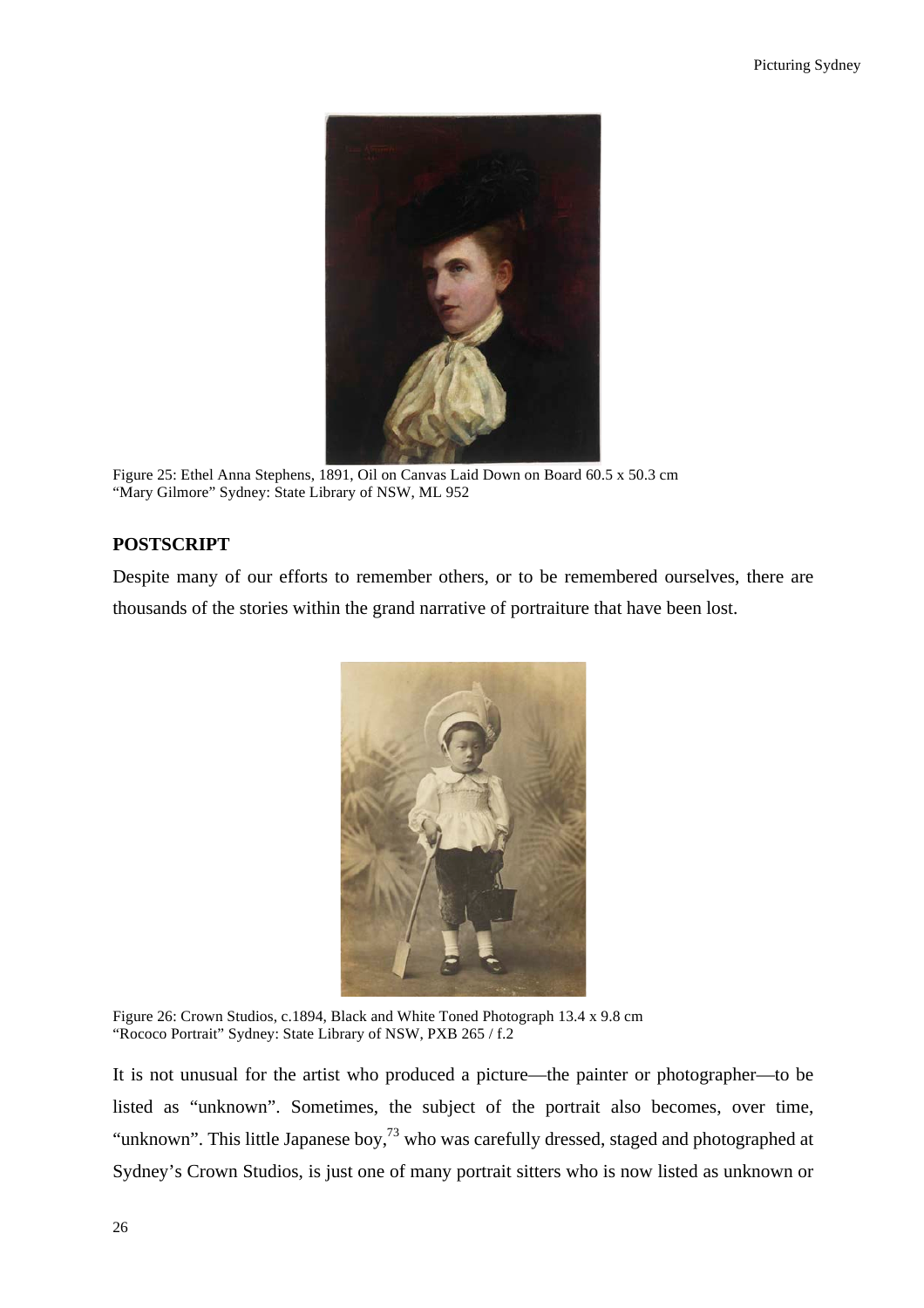unidentified. This paper offers insights into the changing face of colonial Sydney—a brief biography of a city—and provides a picture of how techniques and technologies have changed portraiture, thus changing the way we tell stories. From imposing oil paintings, delicate miniatures, beautiful medallions and watercolours, via silhouettes and sketches to contemporary photography: this is the story of Sydney, its people and its artists. It is also the story of the democratisation of portraiture. The art form that was once reserved for the elites of our society is now available to all of us.

### *REFERENCES*

<u> 1989 - Johann Barn, mars ann an t-Amhain Aonaich ann an t-Aonaich ann an t-Aonaich ann an t-Aonaich ann an t-</u>

<sup>1</sup> This paper was delivered as an experimental piece. Each portrait was presented on a slide with a caption as an example of how a curated collection of pictures could be presented in an exhibition. Thus, the context of artists, subjects and formats is necessarily brief. This work's aim is not to offer a full history of portraiture in Sydney across the eighteenth and nineteenth centuries but rather to posit that a series of portraits, one from each decade of the Australian colonial period, demonstrates the changing face of a city.

<sup>2</sup> Richard Neville, "Face Time," *SL Magazine* Autumn (2016): 17-19.<br><sup>3</sup> Ibid.

<sup>4</sup> Grace Karskens, *The Colony: A History of Early Sydney* (2009; repr., Crows Nest: Allen & Unwin, 2010), 9.<br><sup>5</sup> Photographs would, once printing technologies allowed, replace woodblocks and

engravings in both illustrated and general newspapers. Fay Anderson and Sally Young, *Shooting the Picture: Press Photography in Australia* (Melbourne: The Miegunyah Press, 2016), 1.

<sup>6</sup> Neville, "Face Time," 17; and Richard Neville, *Faces of Australia: Image, Reality and the Portrait* (Sydney: State Library of New South Wales, 1992), 20.

<sup>7</sup> Matthew Darly, 12 July 1772, Etching "The Fly Catching Macaroni," Sydney: State Library of New South Wales, Call No.: PXA 1353. <sup>8</sup> Joseph Banks, "28 April 1770, Reaching Botany Bay," *Endeavour* Journal, vol 2, 15

August 1769-12 July 1771, Sydney: State Library of New South Wales, Call No.: Safe 1/13.  $<sup>9</sup>$  Ibid.</sup>

<sup>10</sup> Francis Wheatley, 1786, Oil Painting "Captain Arthur Phillip, RN," Sydney: State Library of New South Wales, Call No.: ML 124.<br><sup>11</sup> Michael Pembroke, *Arthur Phillip: Sailor, Mercenary, Governor, Spy* (Richmond:

Hardie Grant Books, 2013), 195.<br><sup>12</sup> Arthur Phillip, 3 July 1788, Letter to William Petty the Marquis of Lansdown,

Sydney: State Library of New South Wales, Call No.: MLMSS 7241 Safe 1/234.

<sup>13</sup> Artist Unknown, c.1797-98, Watercolour on Ivory "William Cox Senior," Sydney: State Library of New South Wales, Call No.: MIN 382.<br><sup>14</sup> Portraits were expensive undertakings, silhouettes and miniatures were more

affordable but both art forms faced fierce competition with the emergence of photography. Neville, *Faces of Australia*, 11.

<sup>15</sup> William Cox, *A Narrative of Proceedings of William Cox […] 1814&1815* (Sydney: F.W. White, 1888), 1.<br><sup>16</sup> Neville, *Faces of Australia*," 62.

<sup>17</sup> Artist Unknown, 180?, Hand Coloured Engraving "Bennilong [Bennelong],"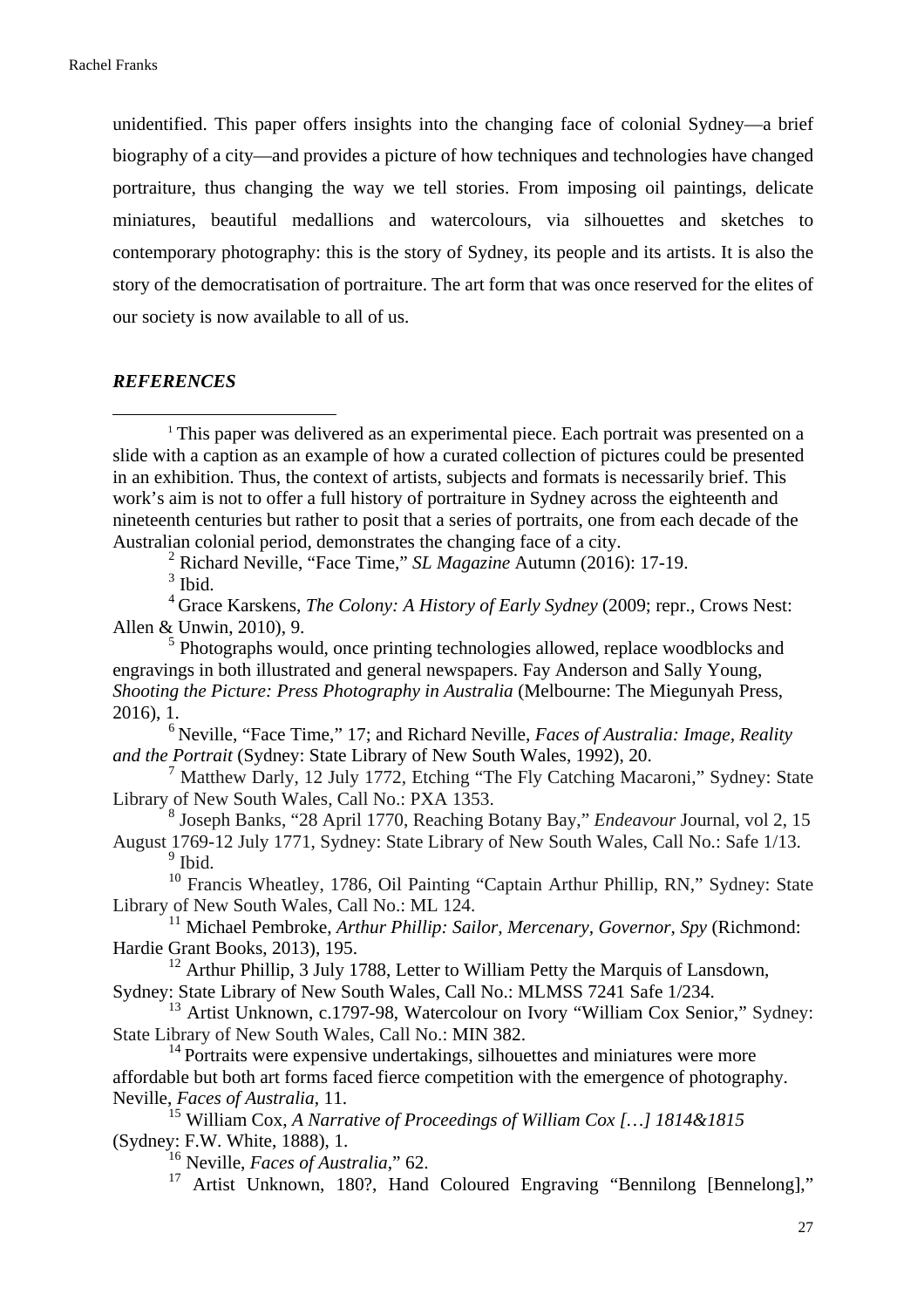Sydney: State Library of New South Wales, Call No.: P2/511.<br><sup>18</sup> Anita Heiss and Peter Minter, "Bennelong (c.1764-1813)," eds. Anita Heiss and Peter Minter, *Macquarie Pen Anthology of Aboriginal Literature*, (Crows Nest: Allen &

<u> 1989 - Andrea Santa Andrea Andrea Andrea Andrea Andrea Andrea Andrea Andrea Andrea Andrea Andrea Andrea Andr</u>

Unwin, 2008), 9.<br><sup>19</sup> Bennelong, 1796, "Letter to Mr Philips, Lord Sydney's Steward," eds. Anita Heiss and Peter Minter, *Macquarie Pen Anthology of Aboriginal Literature*, (Crows Nest: Allen & Unwin, 2008), 9.<br><sup>20</sup> Artist Unknown, c.1811, Watercolour on Ivory "Thomas Laycock," Sydney: State

Library of New South Wales, Call No.: MIN 322.<br><sup>21</sup> Artist Unknown, c.1811, Watercolour on Ivory "Isabella Laycock," Sydney: State<br>Library of New South Wales, Call No.: MIN 321.

<sup>22</sup> No Author, "Devonshire Street Cemetery: Removal of Remains of Distinguished Colonists," *Truth*, 31 March 1901, 3.

 $23$  Augustus Earle, 1826, Hand Coloured Lithograph, "Bungaree: King of the Aborigines of New South Wales," Sydney: State Library of New South Wales, Call No.: DL Pe 11.  $^{24}$  Bungaree was also the subject of the first printed portrait in Australia and he

became the most depicted person in the country in the first half of the nineteenth century. Neville, *Faces of Australia*, 62.

<sup>25</sup> F.G. Bellingshausen in Glynn Barratt, *Russians at Port Jackson* (Canberra: Australian Institute of Aboriginal Studies, 1981), 44.<br><sup>26</sup> J.B. East, 1834, Oil Painting "William Blue," Sydney: State Library of New South

Wales, Call No.: ML 560. <sup>27</sup> Margaret Park, "Blue, William (Billy) (1767-1834)," *Australian Dictionary of* 

*Biography Online*, http://adb.anu.edu.au/biography/blue-william-billy-12804.<br><sup>28</sup> William Blue, 28 October 1823, Petition from William Blue to Sir Thomas<br>Brisbane, Sydney: State Library of New South Wales, Call No.: Ab 31

<sup>29</sup> After W.H. Fernyhough, c.1836-40, Pen and Ink Drawing "Miff [i.e. Miss] Mary!!!<br>Botany Bay Tribe. N.S.W.," Sydney: State Library of New South Wales, Call No.: PXB 207.

<sup>30</sup> After W.H. Fernyhough, c.1836-40, Pen and Ink Drawing "Gooseberry, wife of

Bungaree," Sydney: State Library of New South Wales, Call No.: PXB 207.<br><sup>31</sup> Brian Lane, *The Encyclopedia of Forensic Science* (London: BCA, 1992), 295.<br><sup>32</sup> Paul Irish, *Hidden in Plain View* (Sydney: NewSouth Publishing Sydney: State Library of New South Wales, Call No.: ML 28. <sup>34</sup> Elizabeth Ellis, *Conrad Martens: Life and Art* (Sydney: State Library of New South

Wales Press, 1994), for such views see, for example: 21 and 26.

<sup>35</sup> Ibid., 81.

<sup>36</sup> Conrad Martens, 1856, Manuscript Notes for a Lecture upon Landscape Painting, Sydney: State Library of New South Wales, Call No.: C 338.

 $37$  C.E. Atkinson (Attributed), c.1842-46, Watercolour and Pencil Drawing "Caroline" Louisa Waring Atkinson," Sydney: State Library of New South Wales, Call No.: P2/371. <sup>38</sup> A.H. Chisholm, "Atkinson, Caroline Louisa (1834-72)," *Australian Dictionary of* 

Biography Online, http://adb.anu.edu.au/biography/atkinson-caroline-louisa-2910.<br><sup>39</sup> No Author, No Title, *The Sydney Morning Herald*, 2 May 1872, 7.<br><sup>40</sup> Charles Meryon (Possibly), c.1843-46, Charcoal and Pastel "Rickett State Library of New South Wales, Call No.: ML 488. <sup>41</sup> Andrew Tink, *William Charles Wentworth: Australia's Greatest Native Son* (2009;

repr. Crows Nest: Allen & Unwin, 2012), 185.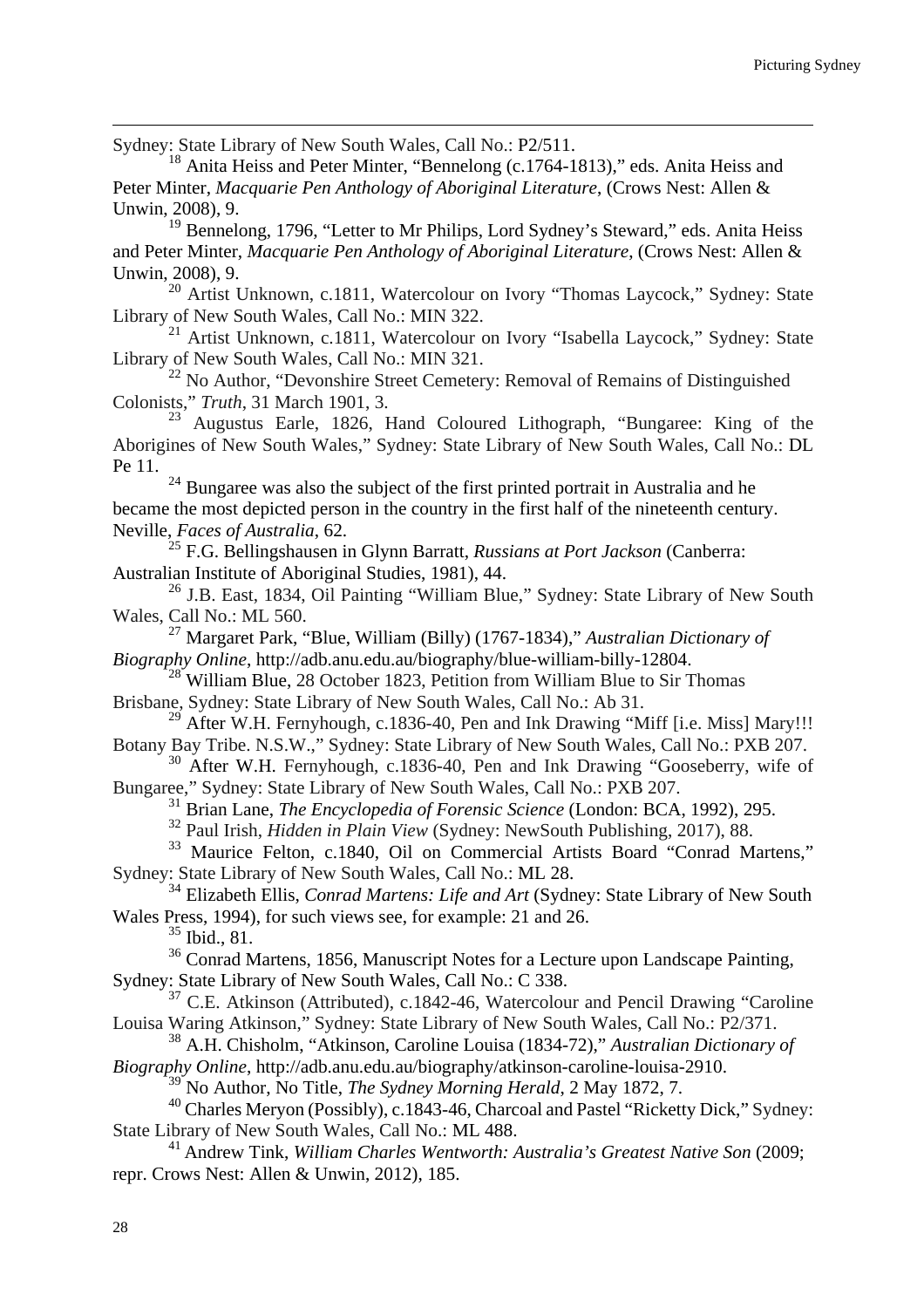<sup>42</sup> Laila Ellmoos, "Dick, Ricketty (1795-1863)," *Indigenous Australia [Australian National University] Online*, http://ia.anu.edu.au/biography/dick-ricketty-18144. <sup>43</sup> J.F., No Title, *The Sydney Morning Herald*, 13 April 1857, 8. <sup>44</sup> Ibid.

 $^{45}$  Angelo Collen Hayter, 1852, Oil on Canvas "Caroline Chisholm," Sydney: State Library of New South Wales, Call No.: DG 459.

<sup>46</sup> Judith Iltis, "Chisholm, Caroline (1808-77)," *Australian Dictionary of Biography Online*, http://adb.anu.edu.au/biography/chisholm-caroline-1894.

<sup>47</sup> Ibid.<br><sup>48</sup> Caroline Chisholm, *Female Immigration Considered in a Brief Account of the Sydney Immigrant's Home* (Sydney: James Tegg, 1842), 1, emphasis original.

<sup>49</sup> Thomas Woolner, c.1854, Bronze Medallion in Oval Timber Frame "W.C. Wentworth," Sydney: State Library of New South Wales, Call No.: DL Pa 103. <sup>50</sup> Including a free press, trial by jury and self-government. Tink, *William Charles* 

*Wentworth*, xv.

<sup>51</sup> Sir James Martin in Tink, *William Charles Wentworth*, 273.

<sup>52</sup> Richard Neville, *Backler & Friends in The Picture Gallery* (Sydney: State Library of New South Wales, 1999), 9.

<sup>53</sup> Fortescue Hitchens, c.1857, Oil Painting "Emma, Harriet and Fanny Samuell," Sydney: State Library of New South Wales, Call No.: ML 1199. <sup>54</sup> Neville, *Backler & Friends*, 9.

<sup>55</sup> Fanny Samuel, 6 June 1855, A Letter to her Mother, Sydney: State Library of New South Wales, Call No.: A 4867.

<sup>56</sup> The earliest Australian photographs were taken soon after the 1839 inventions of two distinct photographic processes: the daguerreotype (in France) and the negative/positive process (in England). Therese Mulligan and David Wooters, eds., *A History of Photography: From 1839 to the Present, the George Eastman House Collection* (Hohenzollerning: Taschen, 1999), 36.

<sup>57</sup> Freeman and Co. Ltd, c.186?, Albumen Photographic Print "E.C. Close and Mrs E.C. Close," Sydney: State Library of New South Wales, Call No.: PXA 1755.

<sup>58</sup> Ann Beaumont, *A Man of Many Parts: The Life and Times of Edward Charles Close, 1790-1866* (Mittagong: Highland House Publications, 2016), 118-20.

<sup>59</sup> Edward Charles Close, c.1817-40, New South Wales Sketchbook: Sea Voyage, Sydney, Illawarra, Newcastle and Morpeth, Sydney: State Library of New South Wales, Call

No.: Safe PXA 1187.<br><sup>60</sup> Edward Charles Close, "28 March 1817," Diary of Edward Charles Close, 1808-17, 1821, 1849 and 1858, Sydney: State Library of New South Wales, Call No.: MLMSS 4415.

 $^{61}$  Artist Unknown, c.187?, Oil Painting "Emily Macpherson," Sydney: State Library of New South Wales, Call No.: ML 1441.

 $62$  Artist Unknown, c.187?, Oil Painting "Isabel Macpherson," Sydney: State Library of New South Wales, Call No.: ML 1442. <sup>63</sup> Alan Davies, *Freeman Studio in The Picture Gallery* (Sydney: State Library of

New South Wales, 2003), 4.

 $64$  Freeman & Co, c.1877, From a Wet Plate Negative "Mrs Harrison," Sydney: State Library of New South Wales, Call No.: ON 268, Box 2.<br><sup>65</sup> American & Australasian Photographic Company, c.1870-75, From a Glass

Photonegative "Baby Carroll," Sydney: State Library of New South Wales, Call No.: ON 4, Box 14 No. C-310.<br><sup>66</sup> Artist Unknown, c.1880, Oil on Canvas "Quong Tart," Sydney: State Library of New

South Wales, Call No.: ML 1346.